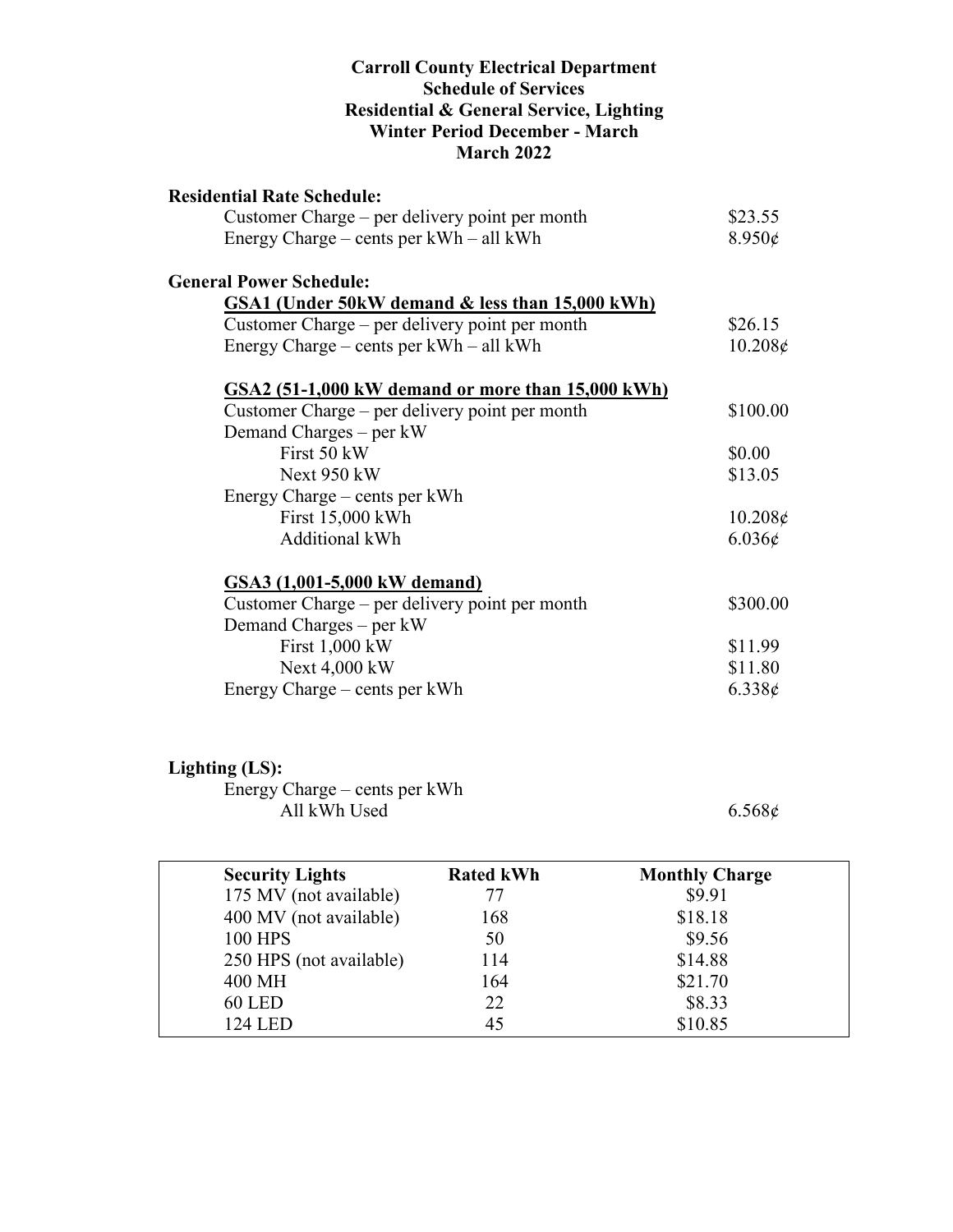#### **Carroll County Electrical Department Schedule of Services Manufacturing Service Rate Winter Period December - March March 2022**

### **General Service Time-of-Use Rates**

| <b>GSB</b> (5,001-15,000 kW demand)            |                 |
|------------------------------------------------|-----------------|
| Customer Charge – per delivery point per month | \$1,500.00      |
| <b>Administrative Charge</b>                   | \$350.00        |
| Demand Charges – per kW                        |                 |
| OnPeak KW                                      | \$9.90          |
| Maximum KW                                     | \$5.21          |
| <b>Excess over Contract KW</b>                 | \$9.90          |
| Energy Charge – cents per kWh                  |                 |
| OnPeak kWh                                     | $7.423\phi$     |
| OffPeak kWh - First 200 Hours                  | 6.289¢          |
| OffPeak kWh - Next 200 Hours                   | 2.609¢          |
| OffPeak kWh - Additional Hours                 | $2.268\epsilon$ |
| GSC (15,001-25,000 kW demand)                  |                 |
| Customer Charge - per delivery point per month | \$1,500.00      |
| Administrative Charge                          | \$350.00        |
| Demand Charges – per kW                        |                 |
| OnPeak KW                                      | \$9.90          |
| Maximum KW                                     | \$4.70          |
| <b>Excess over Contract KW</b>                 | \$9.90          |
| Energy Charge – cents per kWh                  |                 |
| OnPeak kWh                                     | $7.423\phi$     |
| OffPeak kWh – First 200 Hours use of Demand    | 6.289¢          |
| OffPeak kWh – Next 200 Hours use of Demand     | 2.609¢          |
| OffPeak kWh - Additional Hours use of Demand   | 2.268¢          |
| GSD (25,001 kW demand and greater)             |                 |
| Customer Charge – per delivery point per month | \$1,500.00      |
| <b>Administrative Charge</b>                   | \$350.00        |
| Demand Charges - per kW                        |                 |
| OnPeak KW                                      | \$9.90          |
| Maximum KW                                     | \$4.59          |
| <b>Excess over Contract KW</b>                 | \$9.90          |
| Energy Charge – cents per kWh                  |                 |
| OnPeak kWh                                     | $7.423\phi$     |
| OffPeak kWh – First 200 Hours use of Demand    | 6.289¢          |
| OffPeak kWh - Next 200 Hours use of Demand     | 2.495¢          |
| OffPeak kWh - Additional Hours use of Demand   | $2.268\epsilon$ |